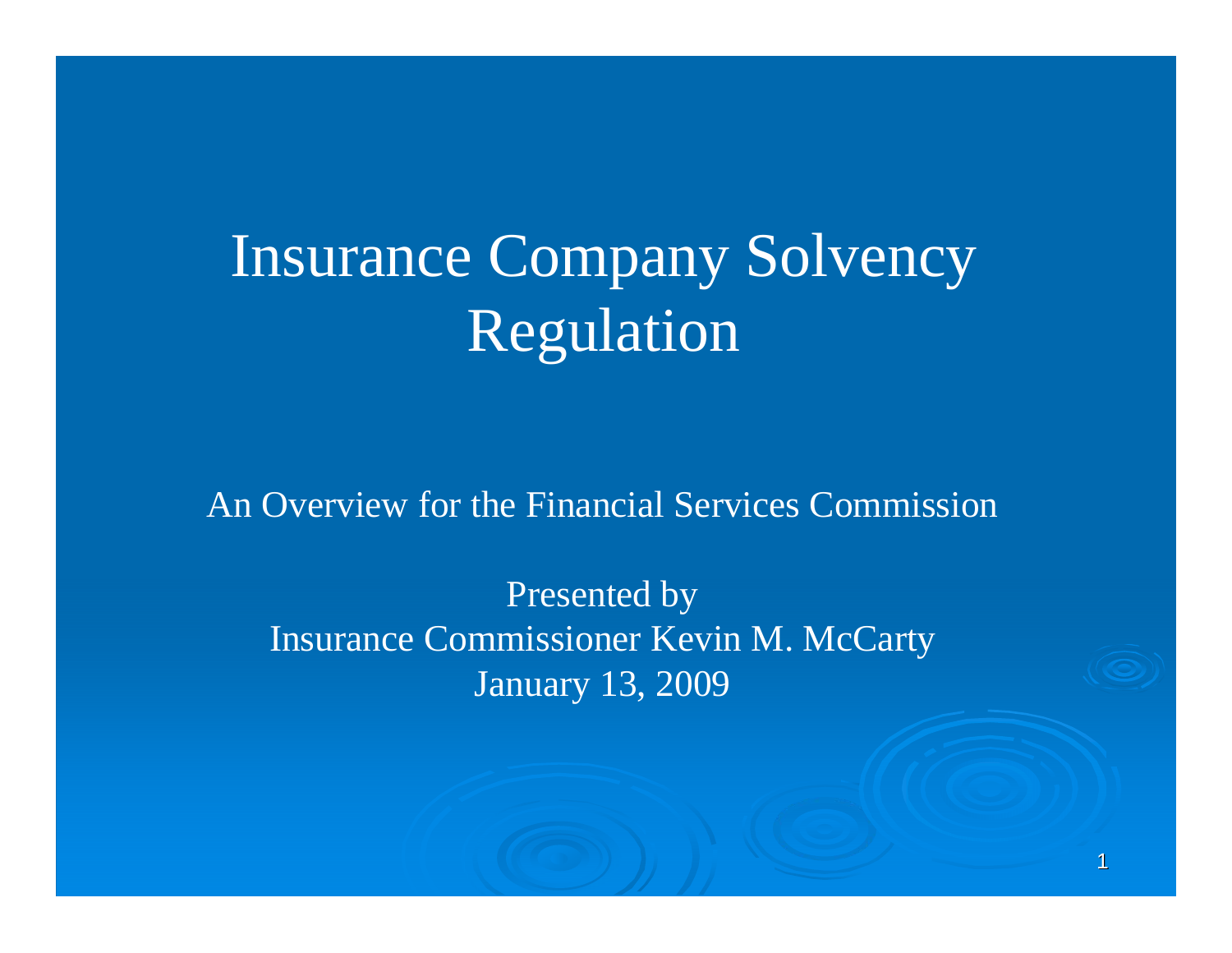

 $\triangleright$  Evolution of the Florida property market since Hurricane Andrew  $>$  Solvency tools used by the Office Financial Statement Review Examinations ExaminationsFlorida-unique Catastrophe **Reinsurance Analysis**  $\triangleright$  Investment risks and credit market conditions **Systemic risk analysis**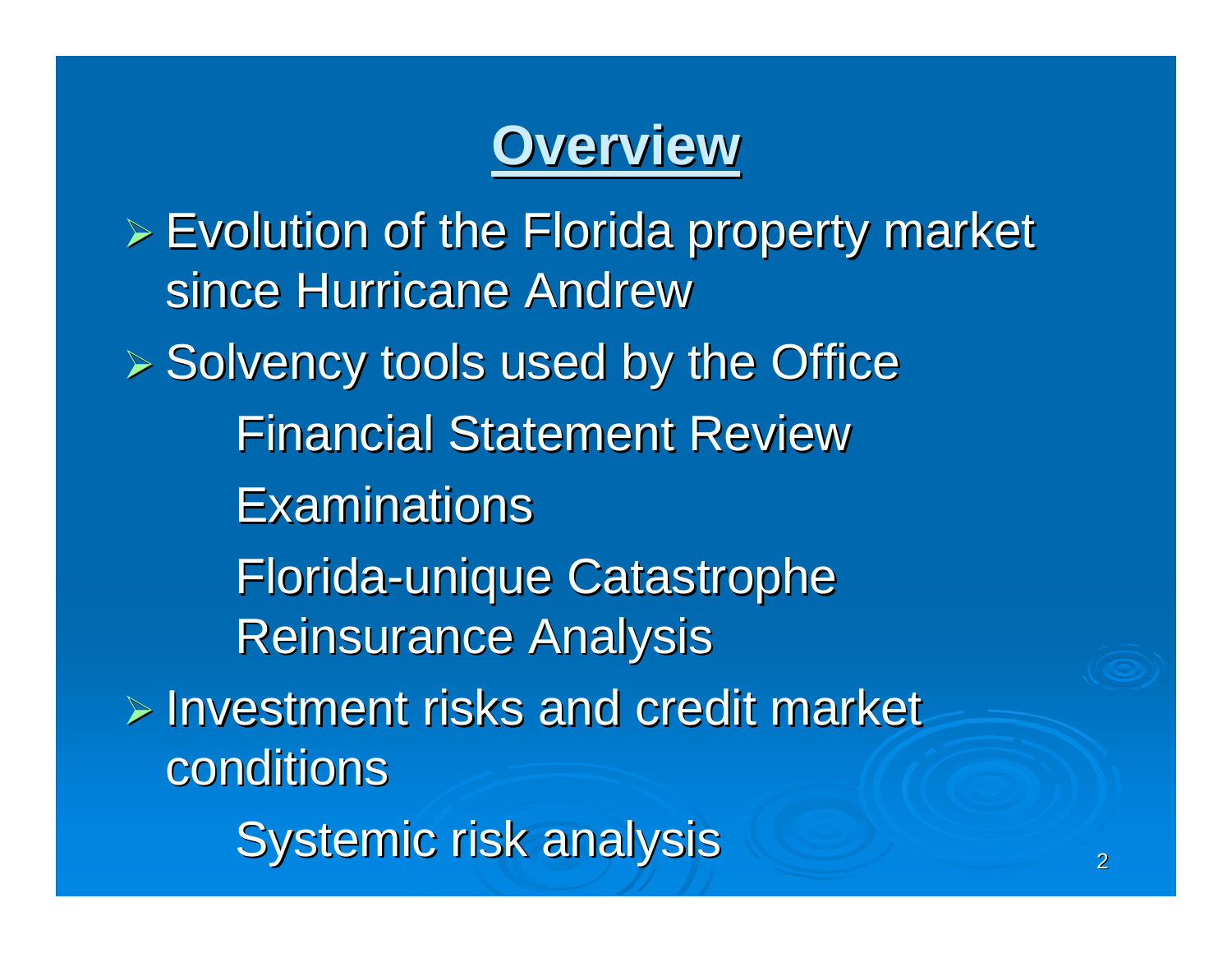# **Residential Homeowners Insurance Residential Homeowners Insurance Market (multi -peril HO only) peril HO only)**

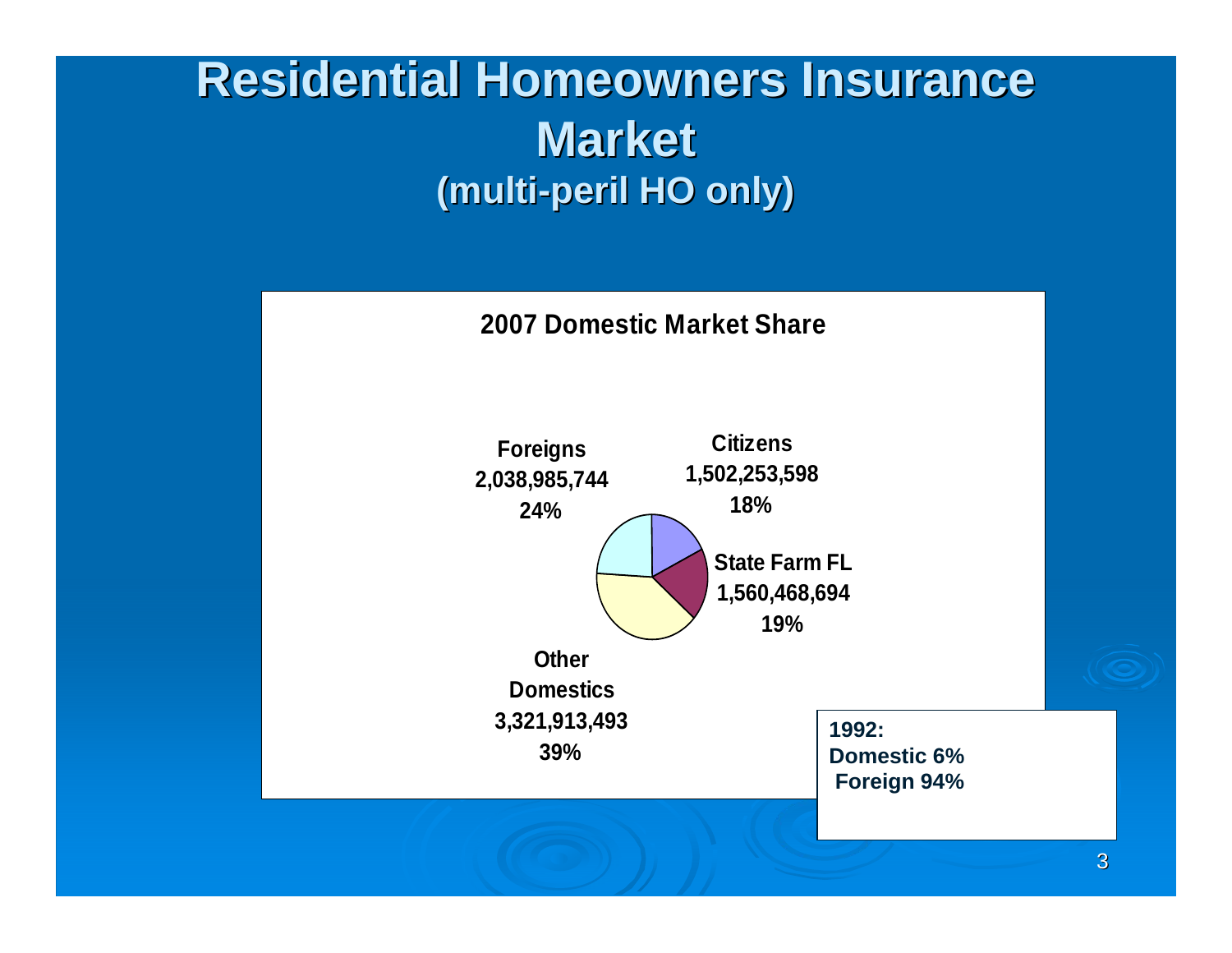# Florida Residential Property Exposure is Increasing



Source: FHCF 2008 Ratemaking Report, March, 2008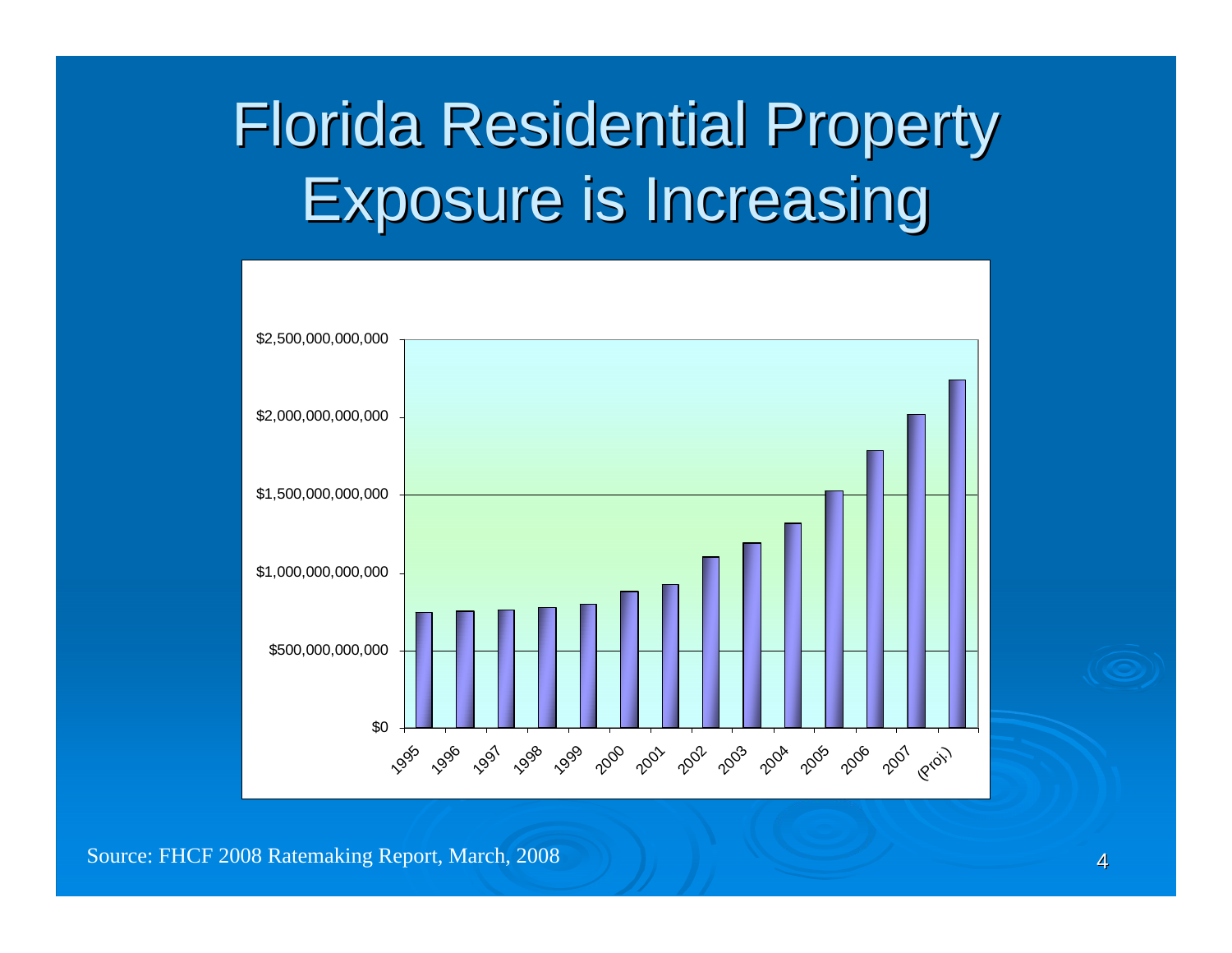### **2007 Financial Results for Residential Property Insurers in Florida**

|                                                |                                | <b>Pure</b>       |
|------------------------------------------------|--------------------------------|-------------------|
|                                                | <b>Direct Written</b>          | <b>Direct</b>     |
| <b>Type of Business</b>                        | <b>Premium</b>                 | <b>Loss Ratio</b> |
|                                                |                                |                   |
| Private Residential (1)                        | \$13.5 billion                 | 24.34%            |
| Commercial Multiperil (non-liability)          | \$1.44 billion                 | 21.98%            |
| <b>Federal Flood</b>                           | \$861 million                  | 2.93%             |
| Aggregate (all P/C lines)                      | \$42 billion                   | 43.54%            |
|                                                |                                |                   |
|                                                |                                |                   |
|                                                |                                |                   |
| (1) Fire, Allied lines, Homeowners multiperil, |                                |                   |
|                                                |                                |                   |
| Data: NAIC 2007 Annual statements              |                                |                   |
|                                                |                                |                   |
|                                                |                                |                   |
|                                                | <b>National Average Direct</b> |                   |
|                                                | <b>Loss Ratio for</b>          |                   |
|                                                | Homeowners 50.37%              |                   |
|                                                |                                | 5                 |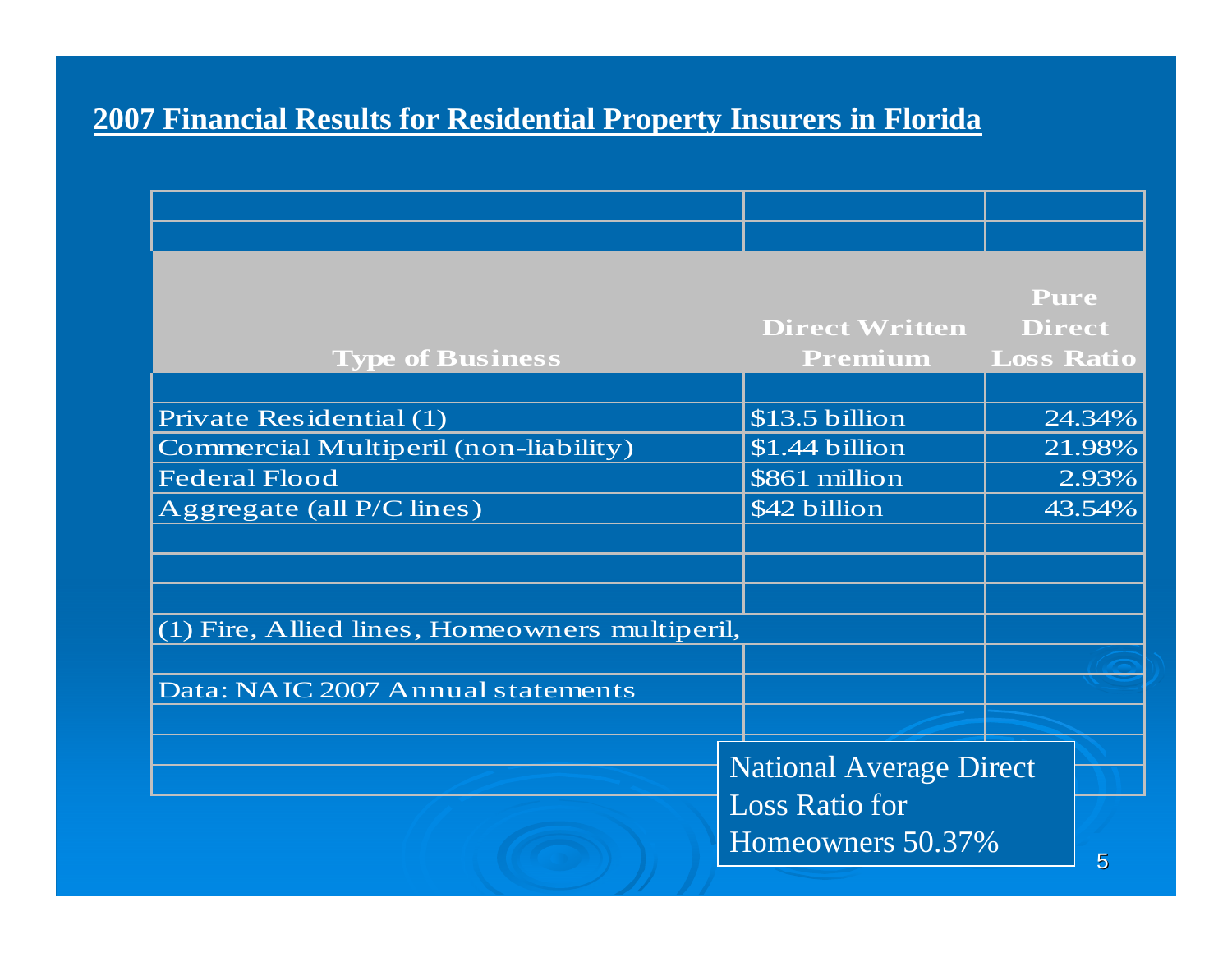### **New Domestic Property Insurers Licensed During 2006 Licensed During 2006**

| <b>Name</b>                               | <b>Status Date</b> | <b>Line of Business</b>  | <b>Initial Capital</b> |
|-------------------------------------------|--------------------|--------------------------|------------------------|
| *AMERICAN CAPITAL ASSURANCE CORP.         | 6/30/2006          | <b>HO &amp; Comm Res</b> | \$50 million           |
| *AMERICAN INTEGRITY INSURANCE Co. OF FL   | 9/13/2006          | <b>Homeowners</b>        | 9.5 million            |
| <b>AMERIPRISE INSURANCE Co.</b>           | 10/10/2006         | <b>Homeowners</b>        | <b>46 million</b>      |
| <b>AUTO CLUB INSURANCE Co. OF FLORIDA</b> | 11/22/2006         | <b>Homeowners</b>        | 11 million             |
| <b>EDISON INSURANCE Co.</b>               | 1/4/2006           | <b>Homeowners</b>        | 10 million             |
| <b>HOMEWISE PREFERRED INSURANCE Co.</b>   | 5/31/2006          | <b>Homeowners</b>        | 9 million              |
| <b>NORTHERN CAPITAL INSURANCE Co.</b>     | 5/4/2006           | <b>Homeowners</b>        | <b>6.8 million</b>     |
| <b>RANCHERS AND FARMERS INSURANCE Co.</b> | 1/6/2006           | <b>Homeowners</b>        | 5 million              |
| *ROYAL PALM INSURANCE Co.                 | 3/31/2006          | <b>Homeowners</b>        | <b>65million</b>       |
| <b>SAFE HARBOR INSURANCE Co.</b>          | 5/4/2006           | <b>Homeowners</b>        | <b>6 million</b>       |

**TOTAL**

**\$218.3 million**

\*Yellow type represents capital build-up fund participants

\*\*Minimum Capital requirement is \$5 million for Homeowners, but depends on business plan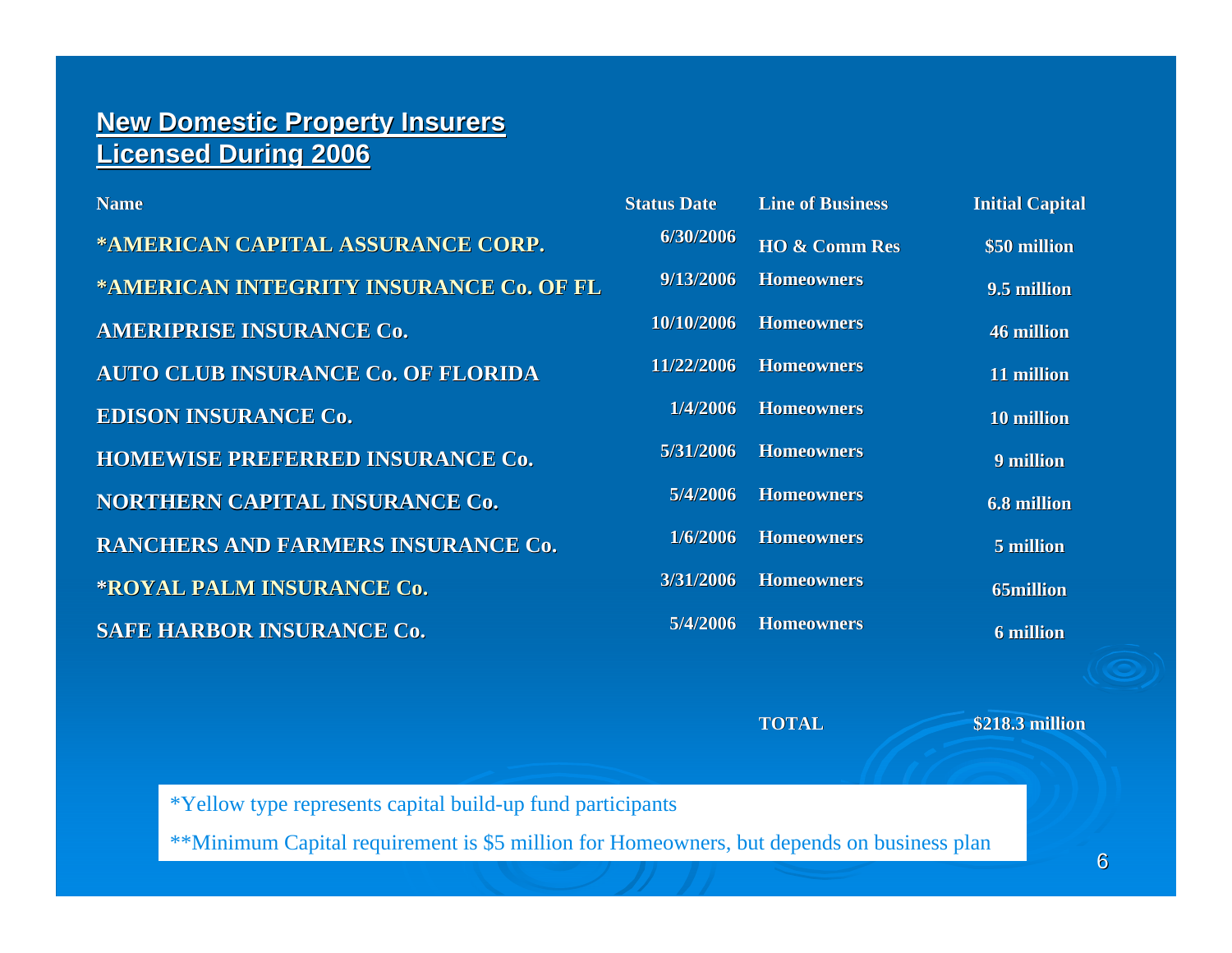### **Property Insurers Licensed during 2007**

| <b>Name</b>                                                       | <b>Status Date</b> | <b>Line of Business</b> | <b>Initial Capital</b> |
|-------------------------------------------------------------------|--------------------|-------------------------|------------------------|
| <b>*PRIVILEGE UNDERWRITERS RECIPROCAL</b><br><b>EXCHANGE</b>      | 1/23/2007          | <b>Homeowners</b>       | \$51 million           |
| <b>AMERICAN KEYSTONE INSURANCE COMPANY</b>                        | 2/8/2007           | <b>Homeowners</b>       | 9 million              |
| <b>HOMEOWNERS CHOICE PROPERTY &amp;</b><br><b>CASUALTY INS CO</b> | 5/10/2007          | <b>Homeowners</b>       | 15 million             |
| *MODERN USA INSURANCE COMPANY                                     | 5/31/2007          | <b>Mobilehome</b>       | 14 million             |
| *OLYMPUS INSURANCE COMPANY                                        | 5/31/2007          | <b>Homeowners</b>       | 50 million             |
| <b>AMERICAN COASTAL INSURANCE COMPANY</b>                         | 6/21/2007          | <b>Commercial Resid</b> | 50 million             |
| <b>MAIN STREET AMERICA PROTECTION</b>                             | 10/9/2007          | <b>Homeowners</b>       | <b>10 million</b>      |
| <b>LANDMARK ONE INSURANCE COMPANY</b>                             | 10/19/2007         | <b>Homeowners</b>       | 9 million              |
| <b>ARK ROYAL INSURANCE COMPANY</b>                                | 11/9/2007          | <b>Homeowners</b>       | <b>10 million</b>      |

**218 million 218 million**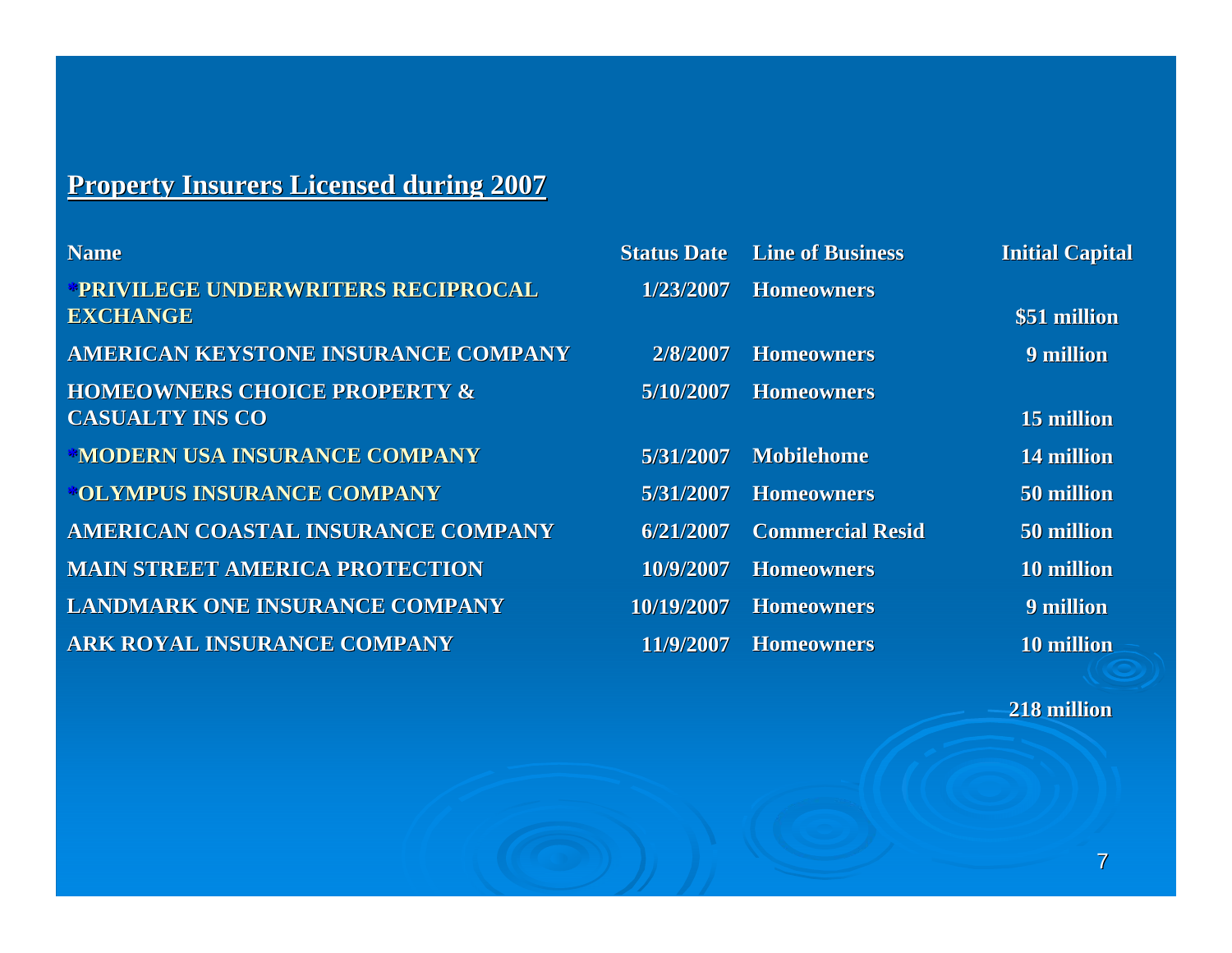## Homeowners Insurers Licensed in 2008

Insurance Company **Insurance Company** Date of COA Starting Surplus

| $\triangleright$ People's Trust Insurance Company | 3/6/08  |
|---------------------------------------------------|---------|
| > Avatar Property & Casualty                      | 4/14/08 |
| > ASI Preferred                                   | 4/14/08 |
| > Magnolia Insurance Company                      | 4/28/08 |
| $\triangleright$ ACE Insurance Co. of the Midwest | 7/10/08 |
| > Infinity P&C                                    | 12/2/08 |
| $\triangleright$ Total 2008                       |         |

10 million 10 million 10 million 20 million 50 million 10 million \$110 million

\$546.3 million

¾ $\geqslant$  Total New Company starting surplus 06-08

62 residential property insurance companies currently writing in Florida have been licensed since Hurricane Andrew in 1992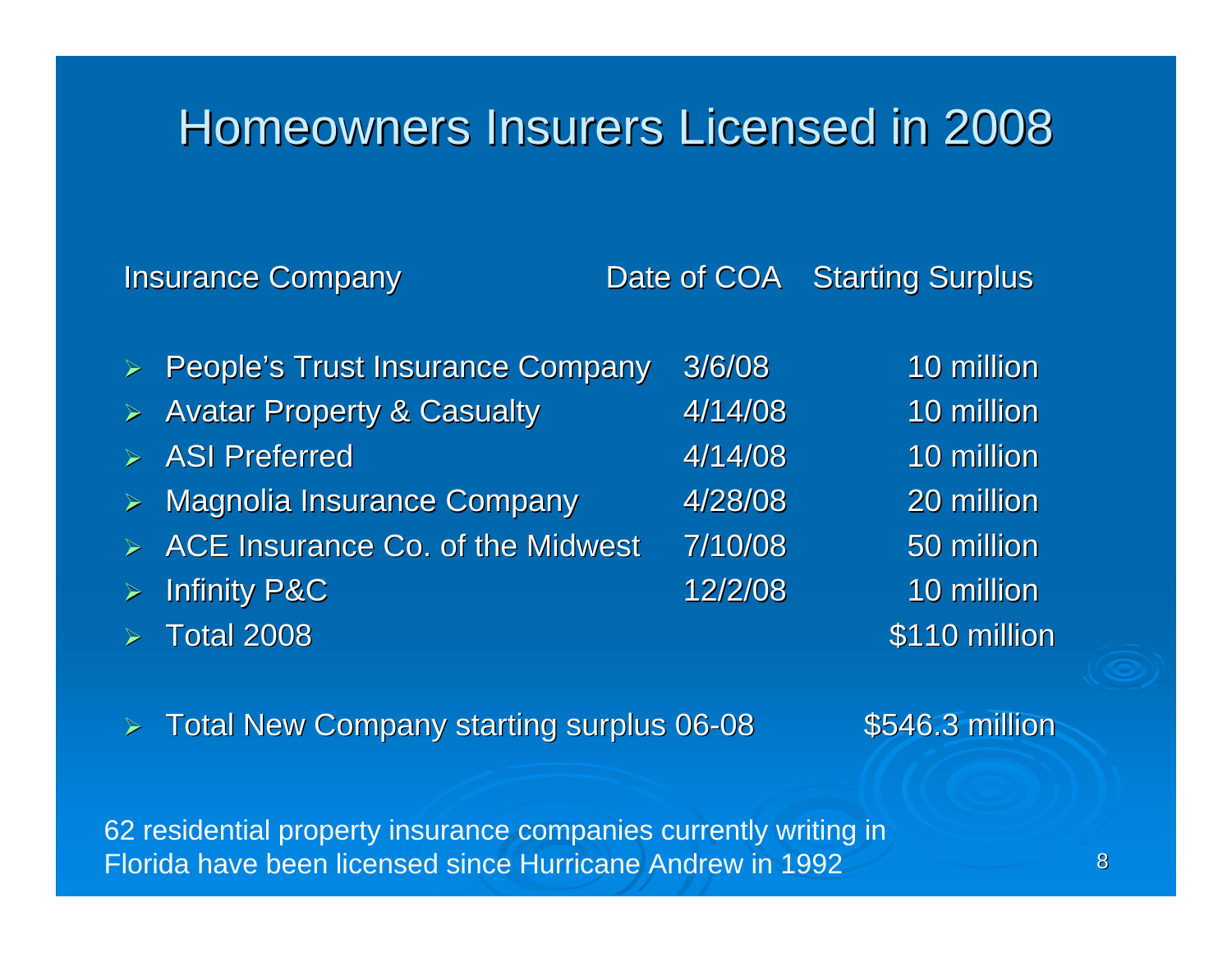### **Insurance Capital Build-Up Incentive Program Senate Bill 1980 from 2006 Legislative Session**

|                                                |                         | \$ Amount      | \$ Amount          | Total \$           |
|------------------------------------------------|-------------------------|----------------|--------------------|--------------------|
|                                                | <b>Date Application</b> | <b>Surplus</b> | <b>Contributed</b> | Amount             |
| <b>Companies that received a Surplus Note:</b> | <b>Received</b>         | <b>Note</b>    | by Insurer         | <b>New Capital</b> |
| <b>American Capital Assurance Corp</b>         | 6/29/2006               | \$25,000,000   | \$25,000,000       | \$50,000,000       |
| American Integrity Insurance Co. of Florida    | 5/25/2007               | \$7,000,000    | \$7,000,000        | \$14,000,000       |
| <b>Cypress P&amp;C</b>                         | 6/30/2006               | \$20,500,000   | \$20,500,000       | \$41,000,000       |
| <b>First Home Insurance Company</b>            | 1/22/2007               | \$14,500,000   | \$29,000,000       | \$43,500,000       |
| Florida Peninsula Insurance Co.                | 6/16/2006               | \$25,000,000   | \$25,000,000       | \$50,000,000       |
| <b>Modern USA</b>                              | 5/25/2007               | \$7,000,000    | \$7,000,000        | \$14,000,000       |
| Olympus Insurance Co.                          | 4/25/2007               | \$16,500,000   | \$33,500,000       | \$50,000,000       |
| Privilege Underwriters Reciprocal Exchange     | 12/6/2006               | \$17,000,000   | \$34,000,000       | \$51,000,000       |
| Royal Palm Insurance Co.                       | 6/27/2006               | \$25,000,000   | \$25,000,000       | \$50,000,000       |
| Southern Fidelity Insurance Co.                | 6/14/2006               | \$25,000,000   | \$25,000,000       | \$50,000,000       |
| St. Johns Insurance Co.                        | 6/15/2006               | \$20,000,000   | \$20,000,000       | \$40,000,000       |
| United P & C                                   | 6/16/2006               | \$20,000,000   | \$20,000,000       | \$40,000,000       |
| Universal P & C                                | 6/15/2006               | \$25,000,000   | \$25,000,000       | \$50,000,000       |
| <b>Total Requested</b>                         |                         | \$247,500,000  | \$296,000,000      | \$543,500,000      |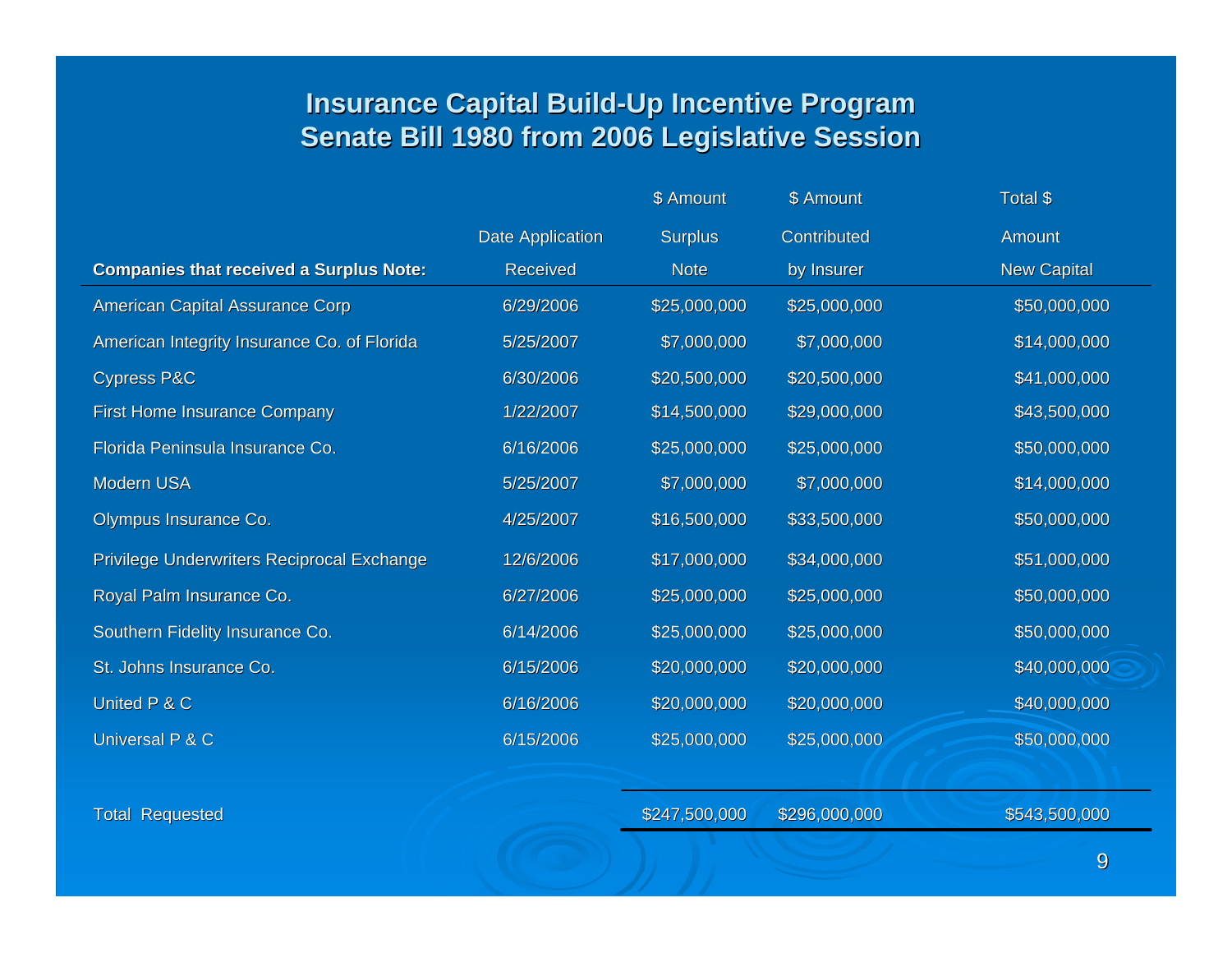### **Companies were withdrawing from Coastal Areas before HB1A**

**From Allstate's SEC filing for 3rd Quarter 2006 (publicly available on SEC website)**

Actions we have taken or are considering to attain an acceptable catastrophe exposure level in our property business include:

- **removing wind coverage from certain policies and allowing our agencies to help customers** apply for wind coverage through state facilities such as wind pools;
- changes in rates, deductibles and coverage;
- limitations on new business writings;
- changes to underwriting requirements, including limitations in coastal and adjacent counties;
- not offering continuing coverage to some existing policyholders;
- purchase of reinsurance or other forms of risk transfer arrangements;
- discontinuing coverage for certain types of residences; and/or
- withdrawal from certain markets.

Examples of catastrophe exposure actions taken during 2006, related to our risk of hurricane loss, include purchasing additional reinsurance on a countrywide basis for our personal lines property insurance, and in areas most exposed to hurricanes; **a limitation on personal homeowners new** business writings in coastal areas of Texas, Louisiana, Mississippi, and certain other states; and **not offering continuing coverage on select policies in eight coastal counties in the state of New** York, which may continue for several years. Additionally, we have entered into a reinsurance agreement to cede losses incurred on 120,000 personal property policies in the state of Florida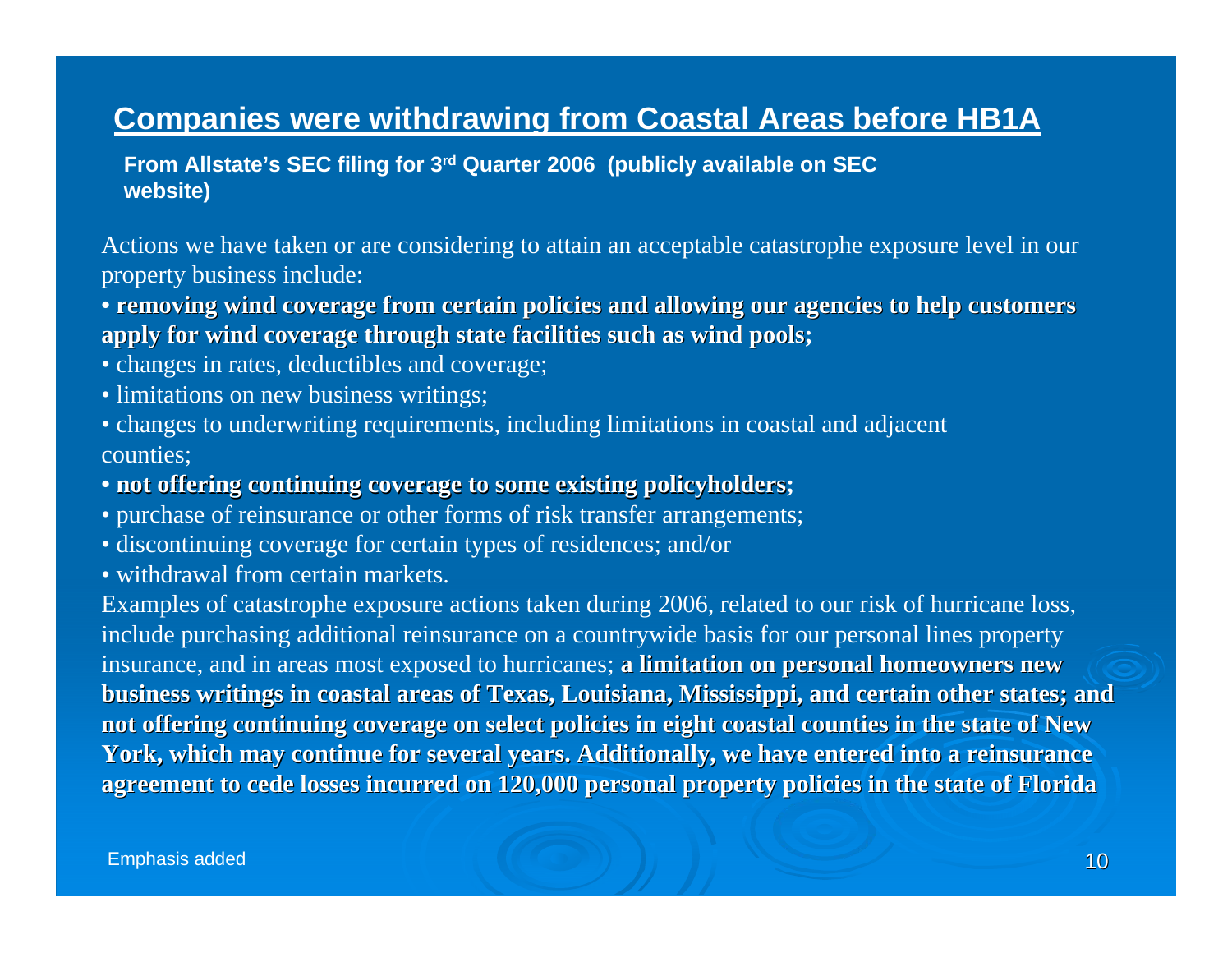### **State Farm Projected Decreases**

#### State Farm Florida Insurance Company **Florida Homeowners** Projected Annual Written Premium Calculation

#### **Historical Values**

|                                |                                                                                                   | Monthly                |  |
|--------------------------------|---------------------------------------------------------------------------------------------------|------------------------|--|
| Month                          | Year                                                                                              | <b>Written Premium</b> |  |
| October                        | 2007                                                                                              | 104.112.304            |  |
| November                       | 2007                                                                                              | 88.878.451             |  |
| December                       | 2007                                                                                              | 107.047.920            |  |
| January                        | 2008                                                                                              | 73,976,263             |  |
| February                       | 2008                                                                                              | 83.894.833             |  |
| March                          | 2008                                                                                              | 93.184.358             |  |
| April                          | 2008                                                                                              | 88,016,391             |  |
| May                            | 2008                                                                                              | 95.687.808             |  |
| June                           | 2008                                                                                              | 109,664,095            |  |
| July                           | 2008                                                                                              | 97.747.374             |  |
| August                         | 2008                                                                                              | 99.794.655             |  |
| September                      | 2008                                                                                              | 81,860,045             |  |
| Total                          |                                                                                                   | 1,123,864,497          |  |
|                                |                                                                                                   |                        |  |
| September 2008 PIF             |                                                                                                   | 844,994                |  |
|                                | Twelve Month Written Premium Per September 2008 PIF                                               | 1,330.03               |  |
|                                | 2008 Projected Written Premium                                                                    |                        |  |
|                                | Selected Year End 2008 Written Premium Per PIF                                                    | 1.330.03               |  |
| Expected 2008 PIF              |                                                                                                   | 811,187                |  |
|                                | Expected 2008 Written Premium                                                                     | 1.078.900.288          |  |
|                                | 2009 Projected Written Premium                                                                    |                        |  |
|                                | Expected Premium Change Due to Increased Building Costs                                           | 5.0%                   |  |
|                                | Selected Year End 2009 Written Premium Per PIF                                                    | 1.396.53               |  |
| Expected 2009 PIF              |                                                                                                   | 732,468                |  |
|                                | Expected 2009 Written Premium                                                                     | 1,022,912,020          |  |
| 2010 Projected Written Premium |                                                                                                   |                        |  |
|                                | Expected Premium Change Due to Increased Building Costs                                           | 5.0%                   |  |
|                                | Selected Year End 2010 Written Premium Per PIF                                                    | 1.466.35               |  |
| Expected 2010 PIF              |                                                                                                   | 675,791                |  |
|                                | Expected 2010 Written Premium                                                                     | 990.949.057            |  |
|                                | (1) PIF projections based on removal of planned non-renewals that began March 1, 2008 and a lapse |                        |  |
|                                | rate of 8% given current underwriting guidelines for new business.                                |                        |  |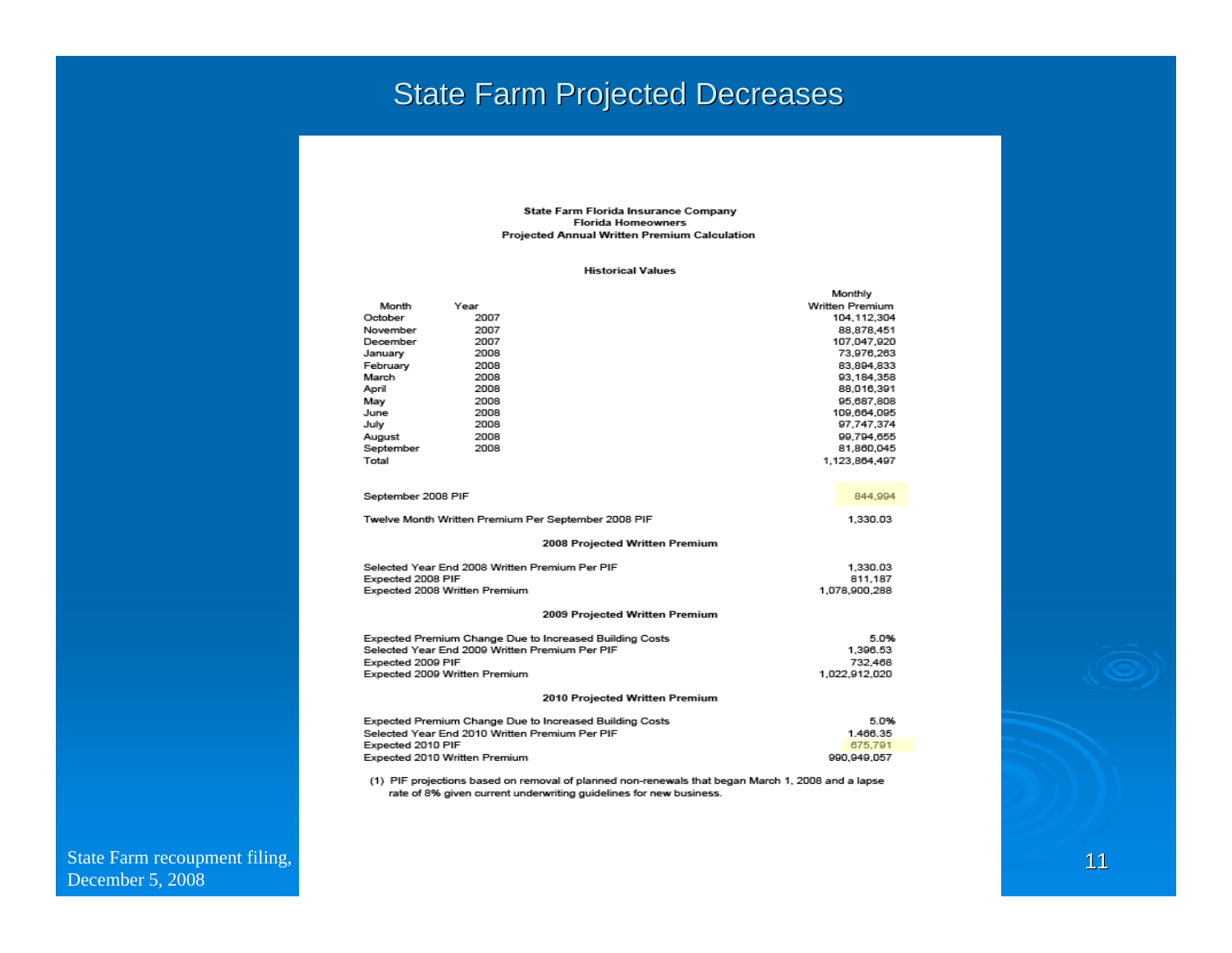### Residual Markets

### **Across the country, companies are pulling away from catastropheexposed areas and residual markets are growing.**

Nationally, total catastrophe exposure to residual markets at year end 2007 was over \$670 billion, covering nearly 2.9 million policyholders, nearly **triple** the number from 2000

Alabama: As of November 2008, pool covered 10,700 policies with insured value of 1.8 billion, up from 7,800 properties in 2007 (37% increase)

Massachusetts: FAIR plan covers 40% of market on the catastrophe exposed Cape.

Mississippi: Wind pool up from 1,600 polices in 2006 to over 36,000 policies currently .

North Carolina: Currently about \$72 billion in exposure, about \$2.4 billion in claims capacity.

Texas: TWIA exposure is about \$65 billion, over 14 counties plus part of Harris county (Houston). Policy count has grown from 69,000 policies at end of 2001 to over 229,000 policies by October 2008 . Half of the exposure is in Galveston county. Currently, TWIA has cash and reinsurance of about \$2.1 billion.

FLORIDA CITIZENS: Citizens' policy count has dropped from 1,344,240 on November 30, 2007 to 1,093,138 as of November 30, 2008.

Source: Insurance Information Institute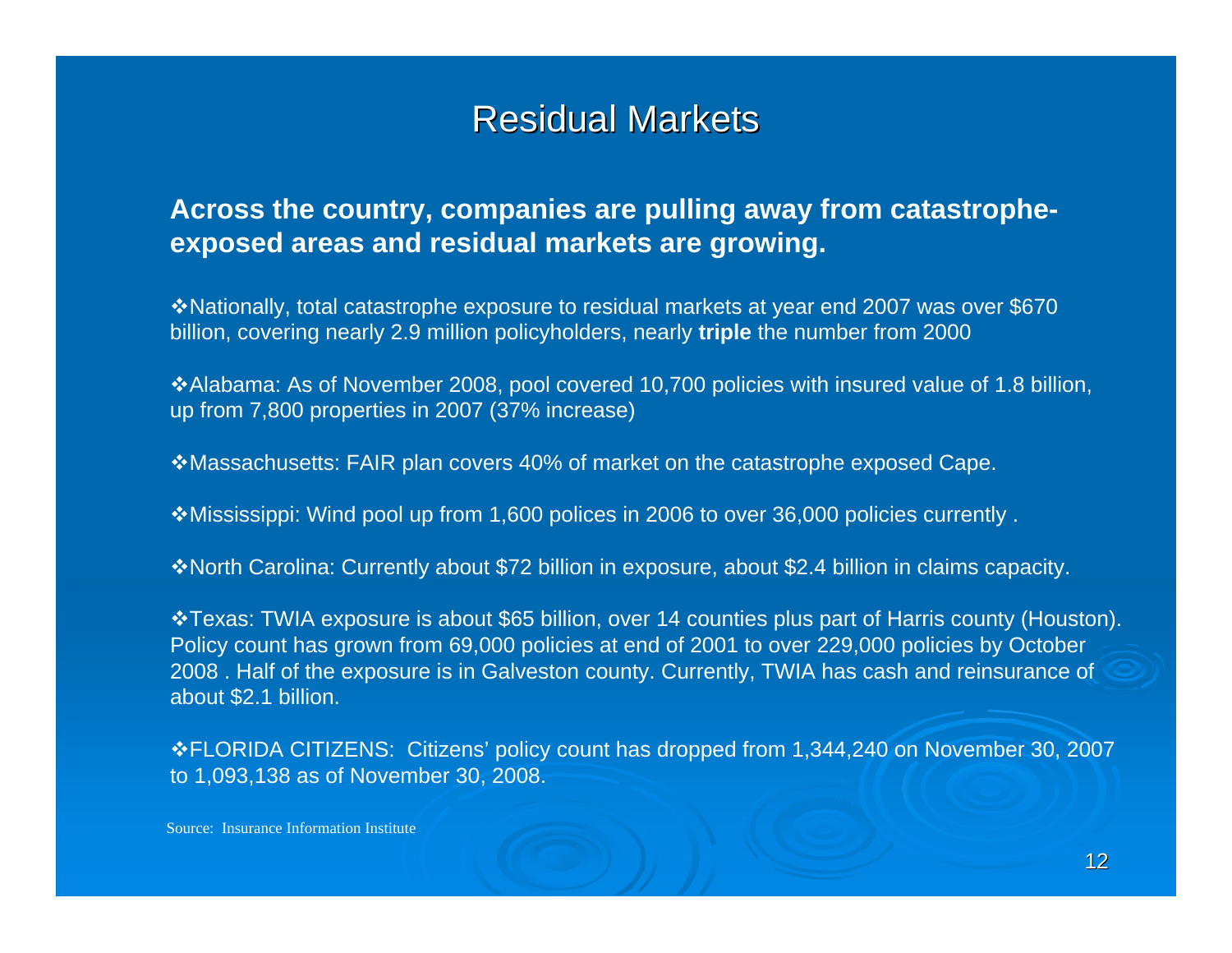# **Solvency Regulation**

•International

•National

•Florida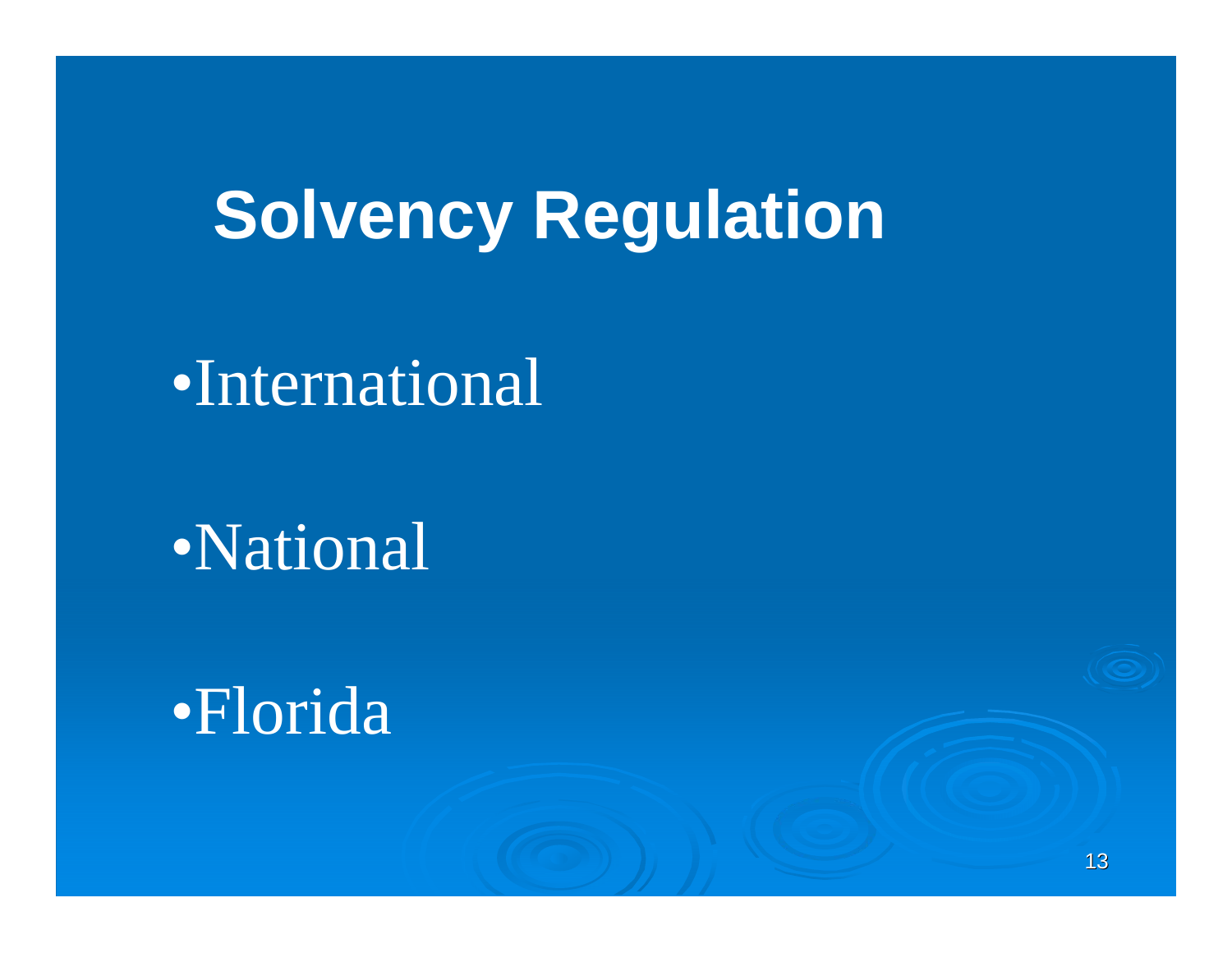# **OIR Solvency Tools and Process Financial Analysis: Financial Analysis:**

 $\textcolor{red}{\bm{\hat{}}\bm{\hat{v}}}$  Sworn Financial Statement Filings <sub>i</sub> **– Quarterly & Annual Quarterly & Annual**

**Florida Tools: Florida Tools:Compliance Spreadsheet Compliance Spreadsheet Florida Review Template Florida Review Template**

**NAIC Tools: NAIC Tools: Financial Analysis Handbook Financial Analysis Handbook Financial Analysis Solvency Tools Financial Analysis Solvency Tools Insurance Regulatory Information System Analyst Team Summary Analyst Team Summary Company Profile Report Company Profile Report**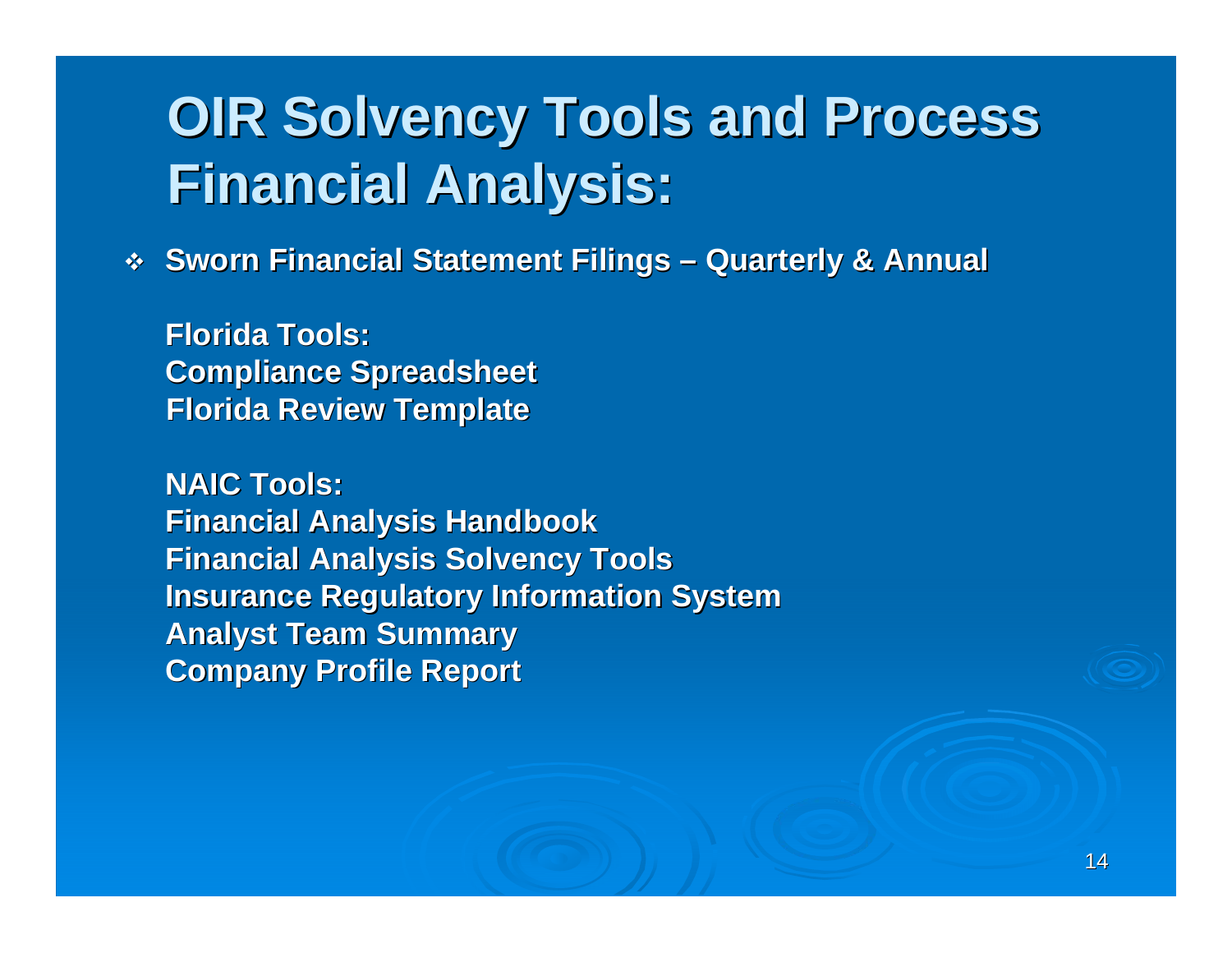### **Financial Examinations Financial Examinations**

- $\triangleright$  Each domestic company is examined at least once every five years. Upon licensure, the new company is examined each of its first three years of operation.
- $\triangleright$  The Office uses a "Risk Focused" examination approach. This approach allows the examination team to identify the areas for a company that have the greatest potential of risk. This is accomplished by the following:
	- $\bullet$ Planning Meetings between the examination team and Office analysis staff
	- $\bullet$ Interviews of all top management for the company upon initiation of the exam
	- $\bullet$ • Onsite examination reviewing all systems including IT, Claims<br>Handling, and Accounting functions for the company.
	- **Full Actuarial review of reserves**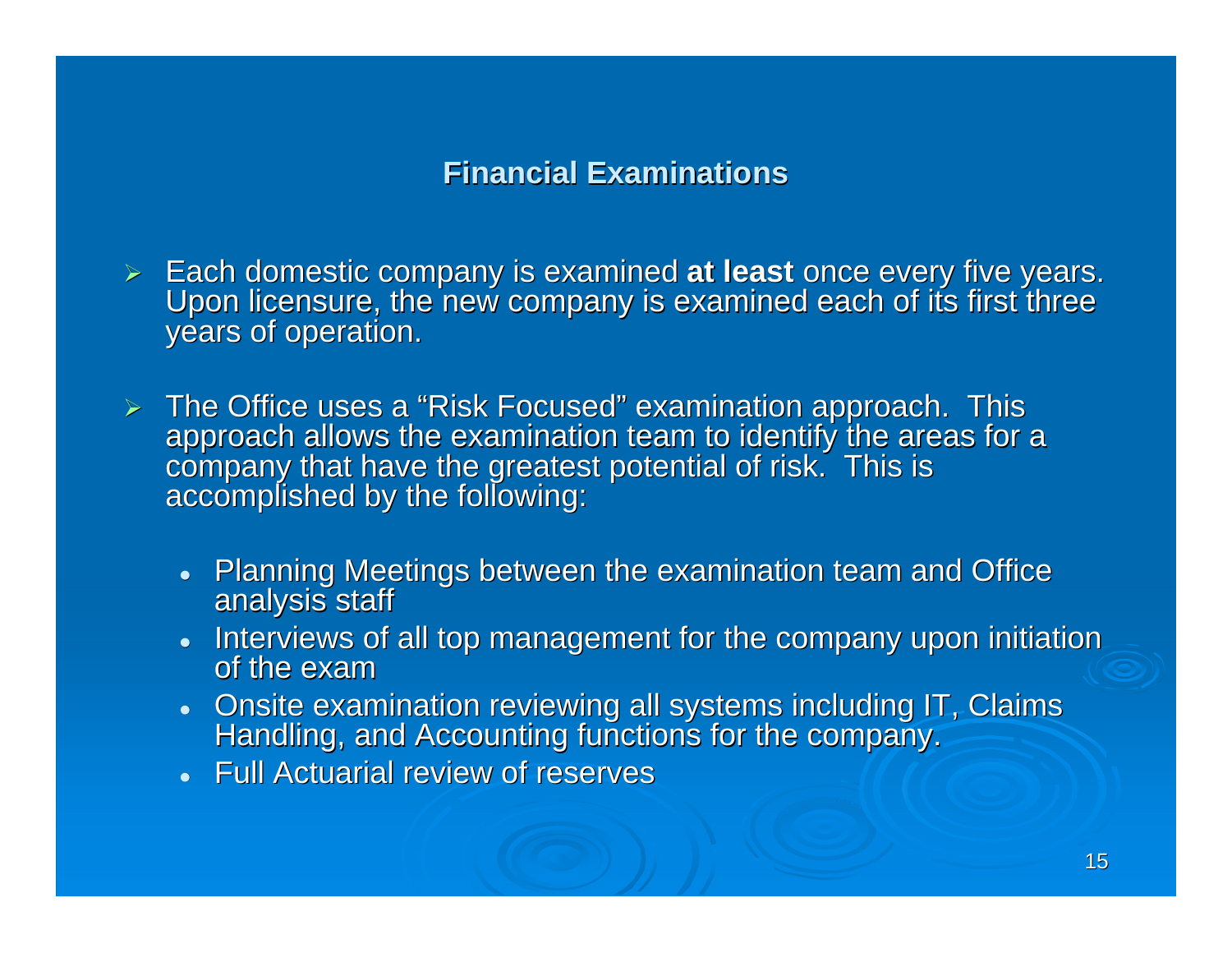# **Insurance Professionals**

- $>$  Reinsurance Specialists
- $\triangleright$  Financial Analysts
- $\triangleright$  Actuaries
- $\triangleright$  Certified Public Accountants
- ¾ Information Technology Professionals Information Technology Professionals
- $\triangleright$  Certified Financial Examiners
- $\triangleright$  National Association of Insurance **Commissioners Accreditation Process**

The Office conducts weekly and quarterly solvency meetings to discuss troubled or potentially troubled companies and plan appropriate regulatory action.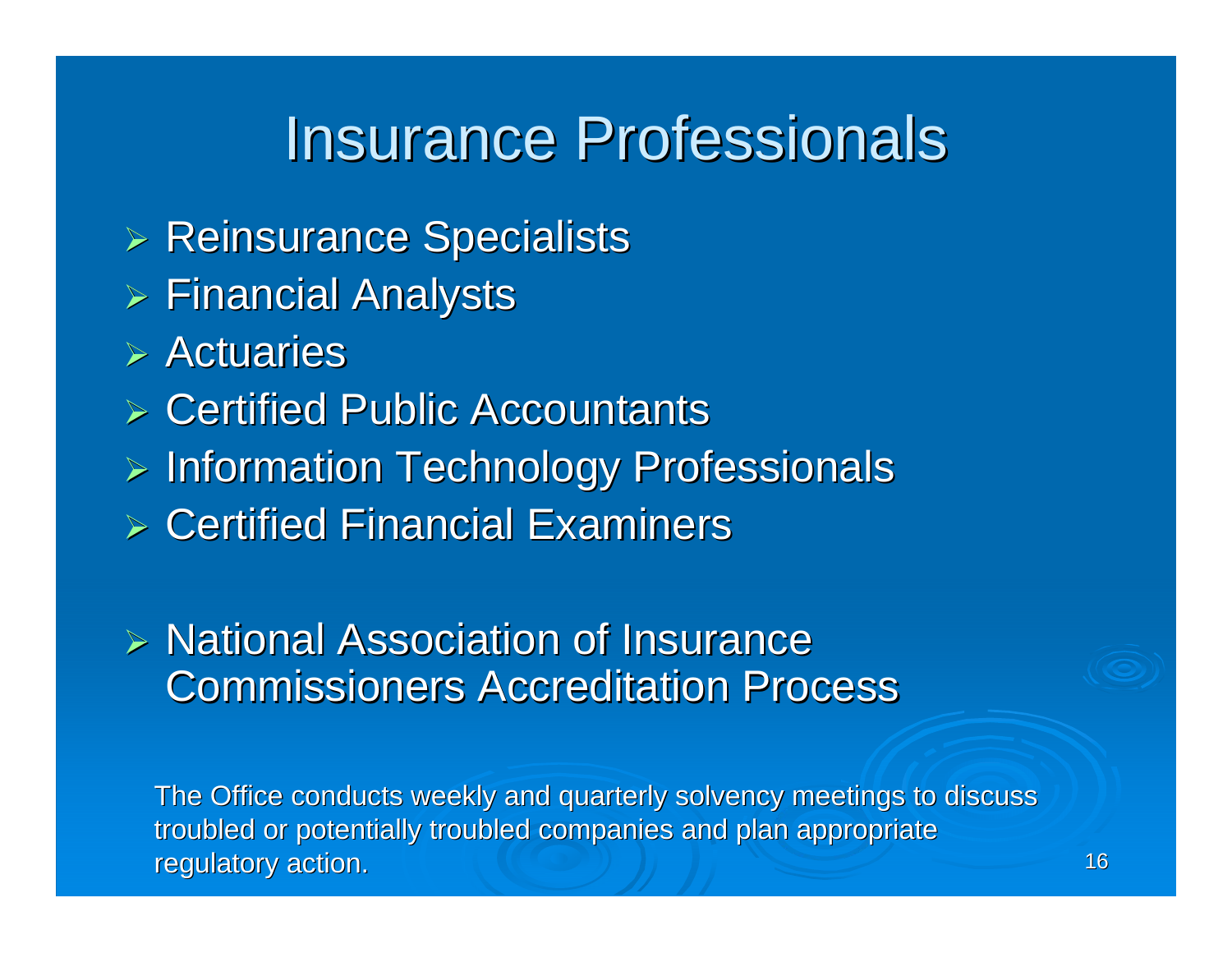# Annual Reinsurance Data Call

 $\triangleright$  Unique to Florida

 $\triangleright$  Complement to Existing Solvency Tools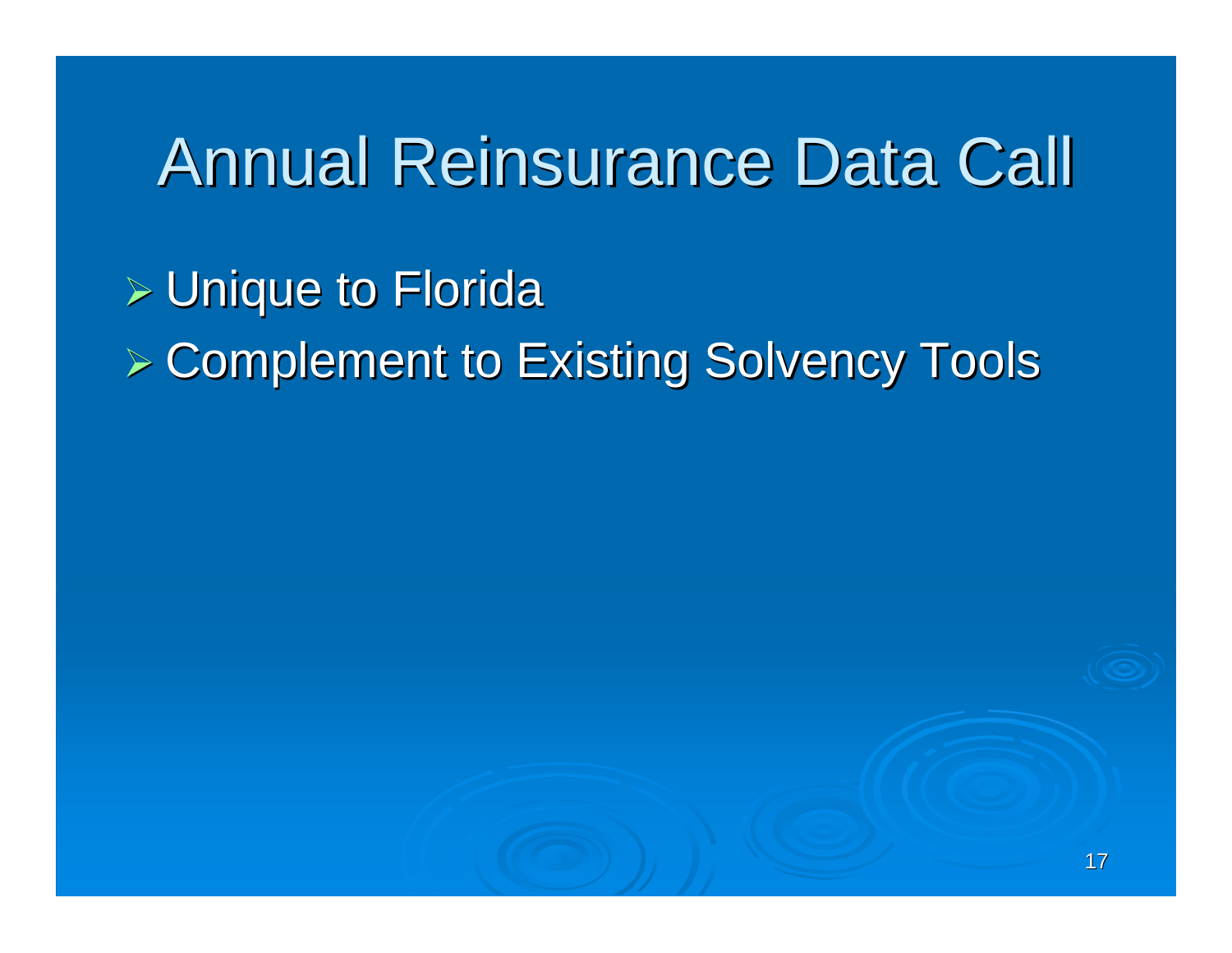## **Large Retention Example**



The chart above represents a reinsurance structure for a small Florida domestic insurer. The retention for a 1 in 100 year storm is \$8.1 million for an insurer with \$12.7 in surplus. This insurer's reinsurance program would be unacceptable because the retention from one storm would put the insurer's surplus below the minimum required amount.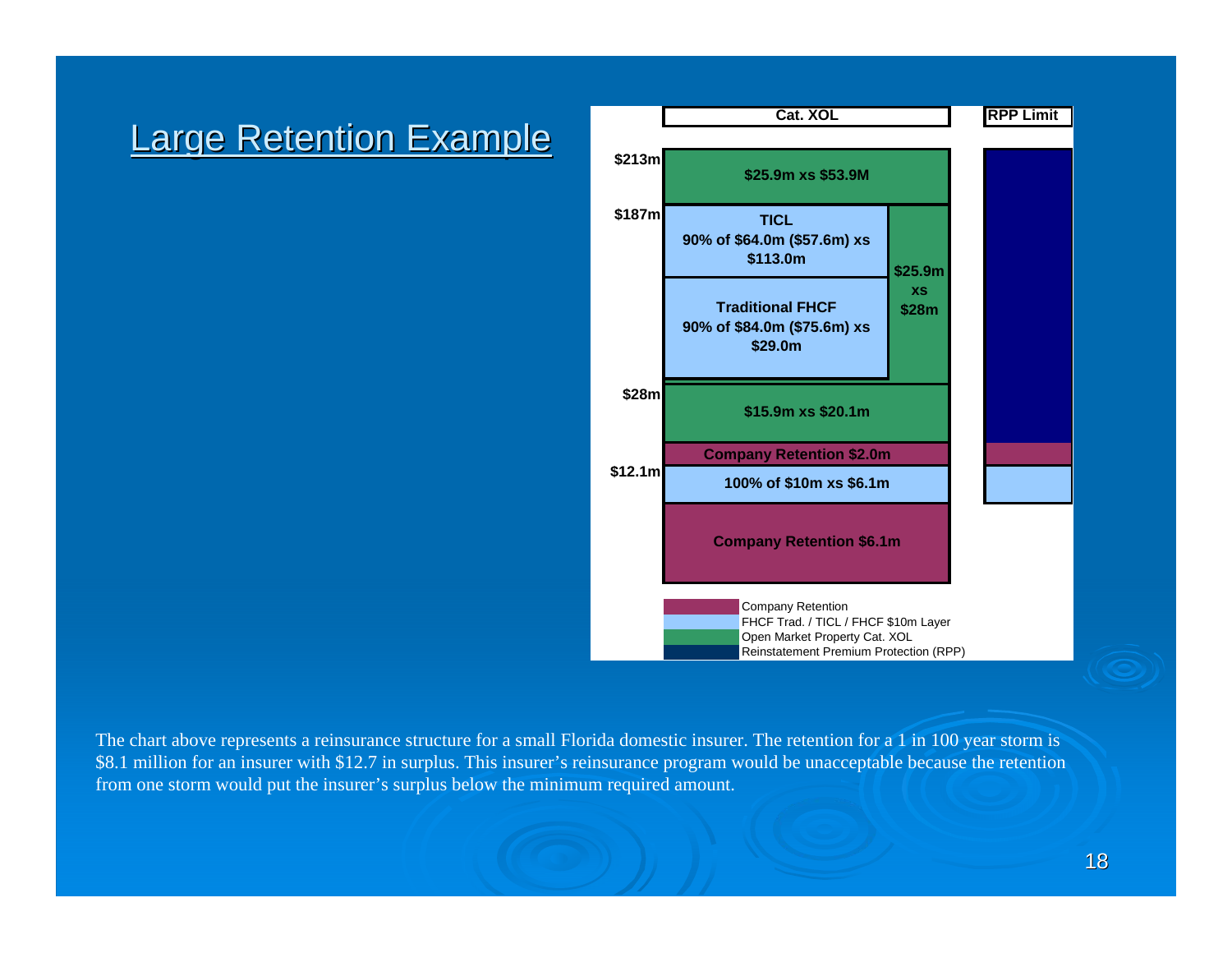# **Investment Risk and Credit Market Conditions**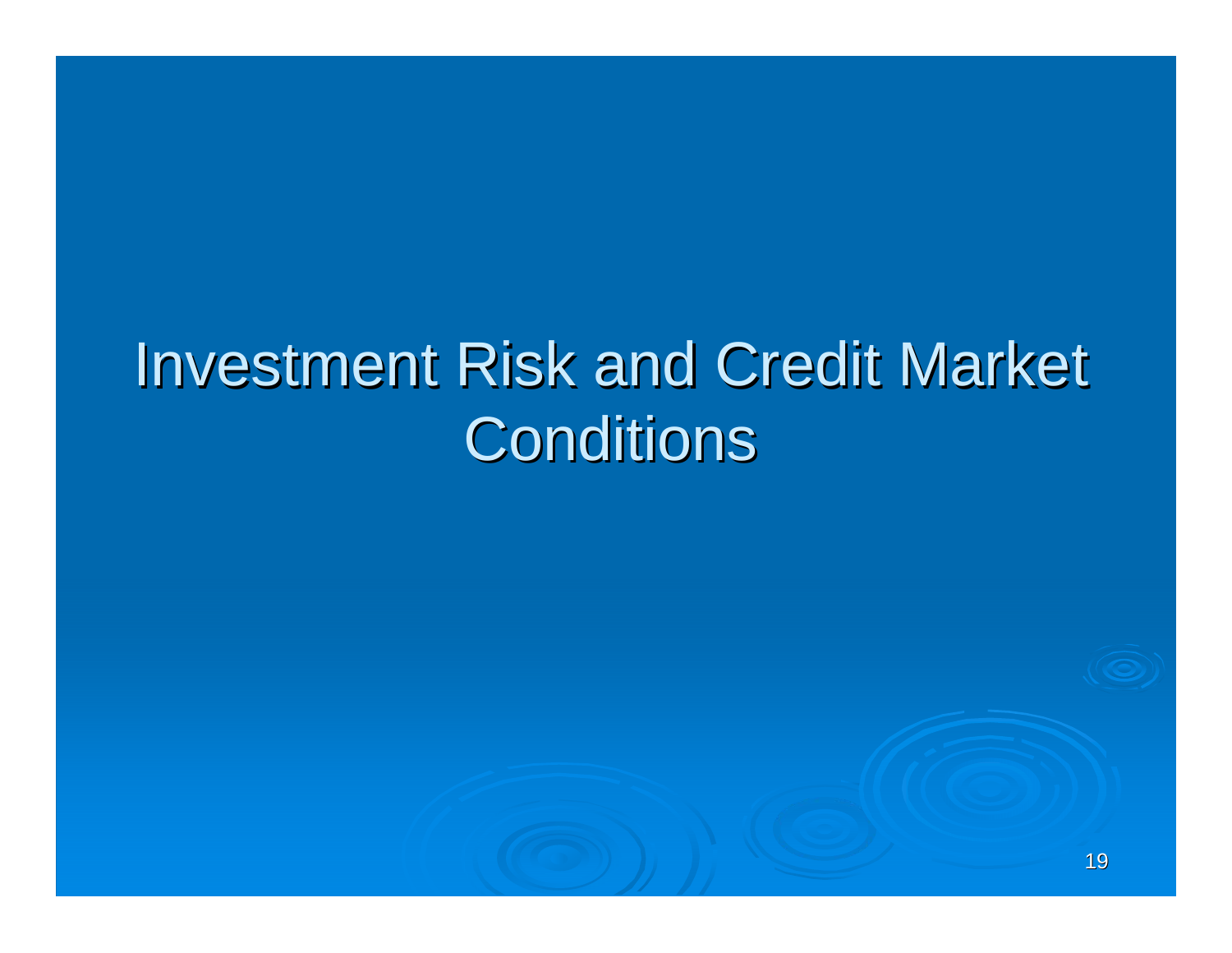$\triangle A$  **license to operate as an insurer should never be** confused as a complete guarantee of financial health and profitability. These are private companies and sometimes economic conditions can create financial distress to one degree or another.

 $\triangle$ **Solvency regulation is designed to reduce financial** risks for the policyholder by proactive early detection of potential insurer distress.

Current market conditions have impacted insurers to varying degrees and will likely continue. It is important to remember that the insurance industry represents a third or more of the institutional investment market.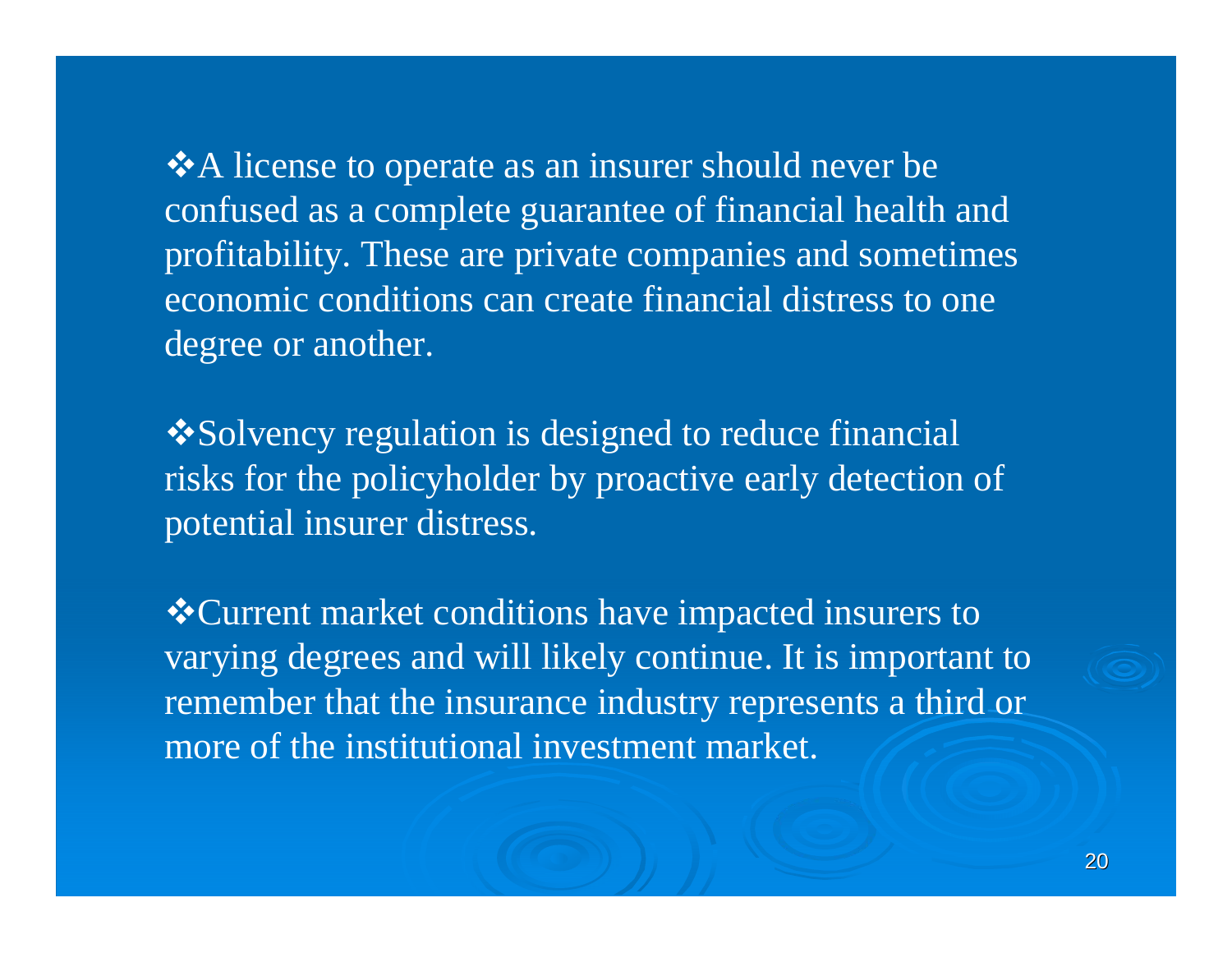# Recent Analyses of Systemic Risks

Each individual investment owned by an insurance company in the US is reported on the insurer's statutory financial statements, which are all public documents. These statements can be viewed at [www.naic.org](http://www.naic.org/).

Using the resources of the NAIC's Securities Valuation Office (SVO), the Florida Office of Insurance Regulation and regulators in other states have conducted timely, focused queries to identify the exposure of the industry and the exposure of each specific domestic company to risks from the following:

> **Subprime Mortgages – including Countrywide FNMA and Freddie Mac SecuritiesCollateralized Debt Obligations, Credit Default Swaps, and Financial Guarantees Bear SternsLehmanWashington Mutual All Structured Finance Holdings**